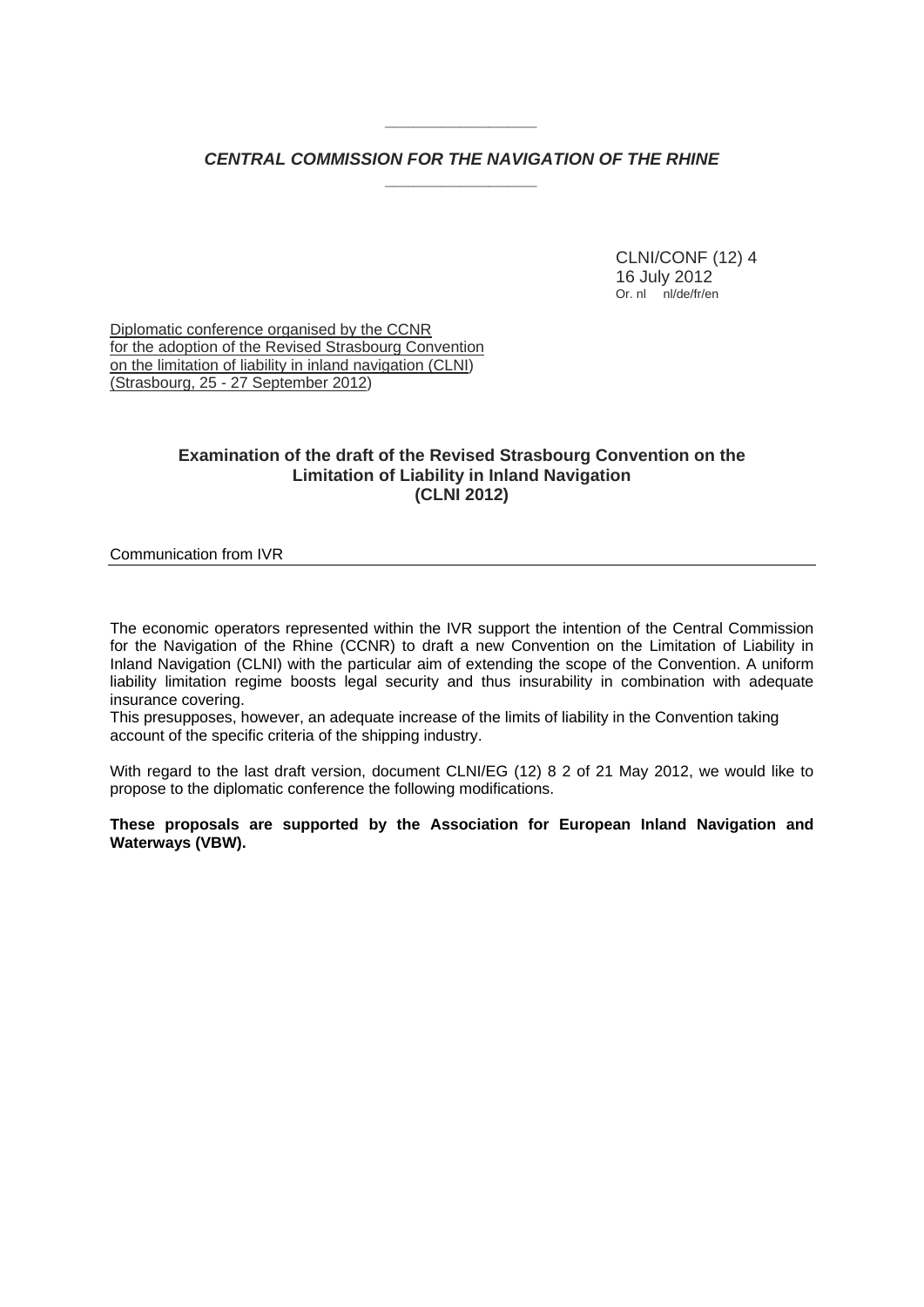### **Article 1 – Persons entitled to limit liability, definitions**

In order to maximise the scope of the CLNI convention so as to protect the vessel owner and avoid gaps, article 1, paragraph 2 (b) and (e) should be amended to read as follows.

### **Article 1**

#### **Persons entitled to limit liability, definitions**

1. Vessel owners and salvors, as hereinafter defined, may limit their liability in accordance with the rules of this Convention for claims set out in Article 2.

- 2. The term:
- …
- (b) "Vessel" shall mean an inland navigation vessel used for commercial navigational purposes and shall also include hydrofoils, ferries and small craft but not air-cushion vehicles. A vessel is an inland navigation vessel within the meaning of this Convention if it is intended for navigation on inland waterways or if it is essentially used for that purpose. The term "vessels" shall also cover dredgers, floating cranes, elevators and all other floating and mobile appliances or plant of a similar nature;
- (e) "Navigable waterway" shall mean navigable inland waterways, including lakes and coastal waters

#### **Article 6 – The general limits**

Referring to the arguments already presented in its first opinion (CLNI/EG (11) 4), the IVR calls for an increase of the original limits in article 6, paragraph 1 (a) by a maximum of 50 %.

#### **Article 6**

#### **The general limits**

1. The limits of liability for claims other than those mentioned in Articles 7 and 8, arising on any distinct occasion, shall be calculated as follows:

- a) in respect of claims for loss of life or personal injury,
	- i) for a vessel not used for cargo, in particular a passenger vessel, 300 units of account per cubic metre of displacement at maximum permitted draught, increased for vessels equipped with mechanical means of propulsion by 10501400 units of account per kW of power of the machines providing the propulsion;
	- ii) for a cargo vessel, 400 units of account per tonne of the vessel's deadweight, plus 1050 units of account per kW of power of the machines providing the propulsion for vessels equipped with mechanical means of propulsion;
	- iii) for a pusher or tug, 1050 units of account per kW of power of the machines providing the propulsion;
	- iv) for a pusher which, at the moment when the damage was caused, was coupled to barges in a pushed train, the amount of liability calculated in conformity with (iii) shall be increased by 150 units of account per tonne of deadweight of the pushed barges; this increase shall not apply in so far as it can be proved that the pusher has provided salvage services to one or more of these barges;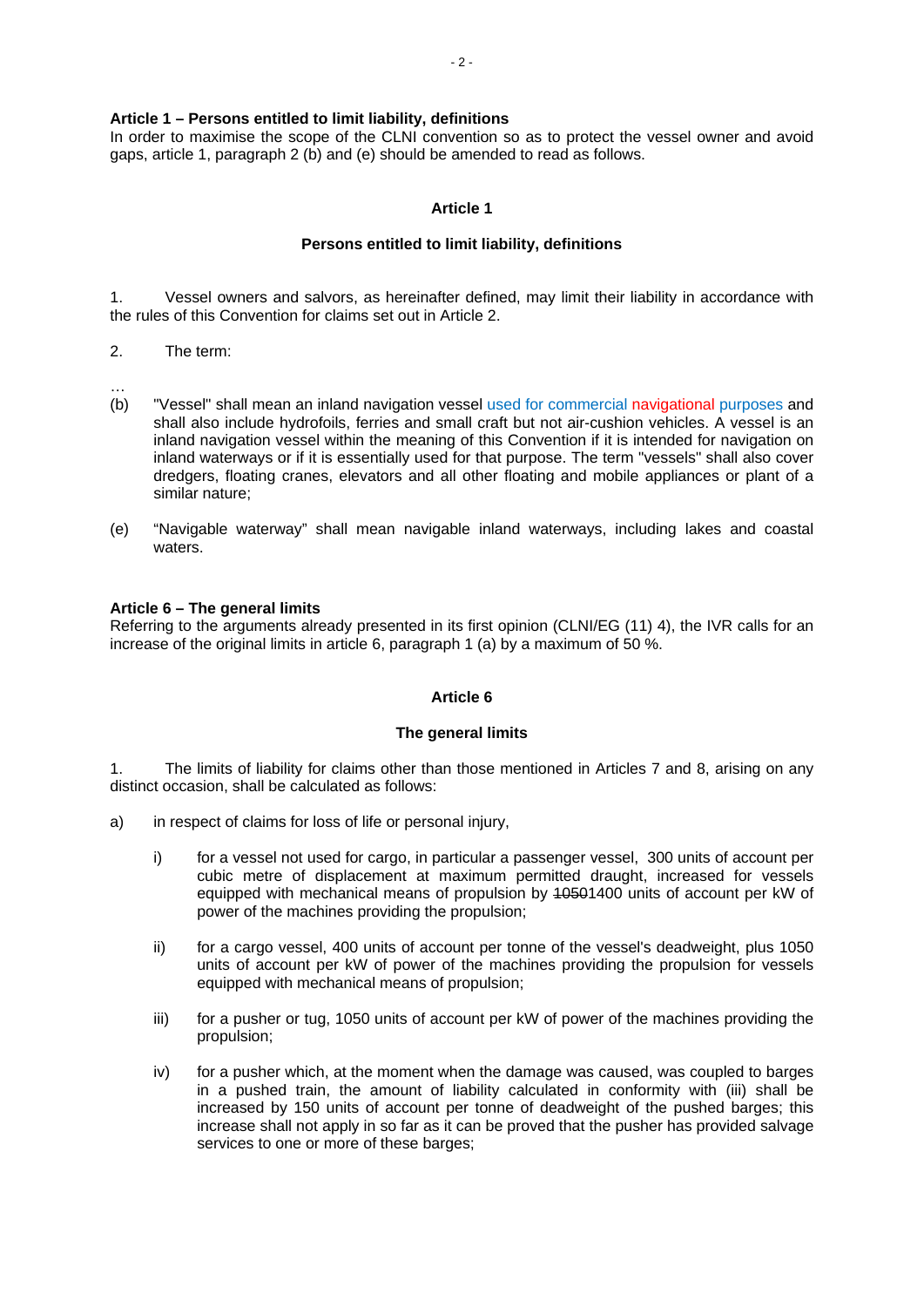- v) for a vessel equipped with mechanical means of propulsion which at the time when the damage was caused was providing propulsion for other vessels coupled to this vessel, the amount of liability calculated in conformity with (i), (ii) or (iii) shall be increased by 150 units of account per tonne of deadweight or cubic metre of displacement of the other vessels; this increase shall not apply insofar as it can be proved that this vessel has furnished salvage services to one or more of the coupled vessels;
- vi) for floating and mobile appliances or plant in the sense used in the second sentence of Article 1, paragraph 2 (b), their value at the time of the occurrence;

#### **Article 7 – The limits applicable to claims for damage arising from the carriage of dangerous goods in conjunction with article 18 paragraph 1 (b) – Reservations**

In connection with the introduction of separate provisions for claims for damage arising from the carriage of dangerous goods, it seems to be contrary to the spirit of unification to introduce additional reservation possibilities for the introduction of higher national limits, especially since liability for the carriage of dangerous goods is already foreseen to be twice the general limits provided for in article 6.

**For this reason, we call for the deletion of article 18 paragraph 1 (b).** 

## **Article 18**

#### **Reservations**

1. Any State may, at the time of signature, ratification, acceptance, approval or accession and at any subsequent time, reserve the right to exclude the application of the rules of this Convention in their entirety or in part:

(a) to claims for damage due to a change in the physical, chemical or biological quality .of the water;

(b)

- (c) to claims mentioned in Article 2 paragraph 1 (d) and (e) of this Convention;
- (d) to lighters exclusively used in ports for transhipments.

2. Any State that avails itself of the option provided for in paragraph  $1(b)$  or in paragraph  $2$ , must notify the Depositary of the amounts of the limits of liability that have been adopted or of the fact that there is no such limit of liability.

3. Reservations made at the time of signature are subject to confirmation upon ratification, acceptance or approval.

4. Any State which has made a reservation to this Convention may withdraw it at any time by means of a notification addressed to the Depositary. The withdrawal shall take effect on the date the notification is received or on a later date specified therein.

5. Reservations other than those provided for in this Convention shall not be admissible.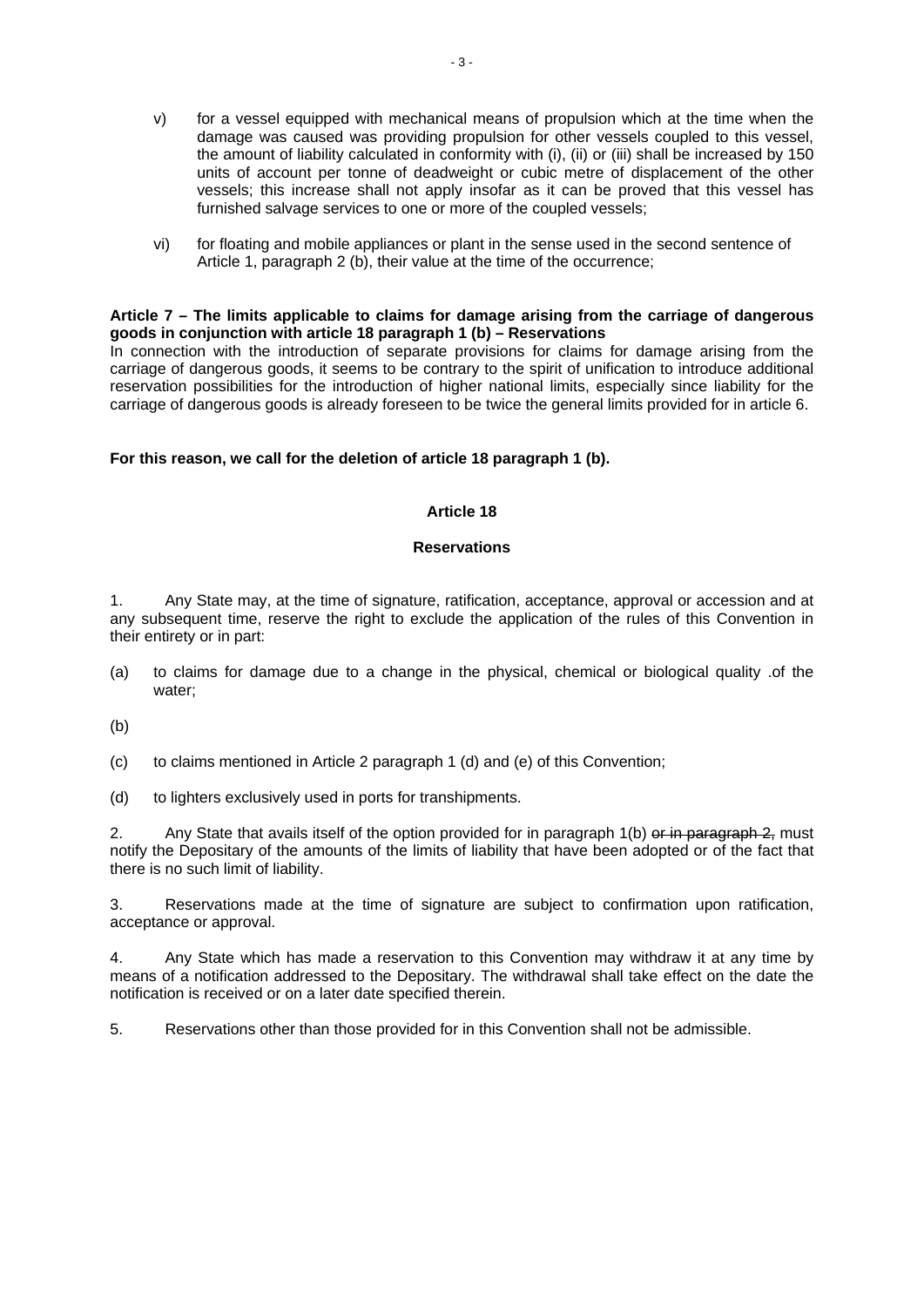#### **Article 8 – The limits applicable to passenger claims**

Pursuant to article 7 the amount of the liability of vessel owners for passenger claims will be significantly higher than according to the current CLNI Convention. To safeguard the interests of the victims, it is deemed acceptable to increase the liability of the vessel owner, as proposed in paragraph 1, up to an amount of 175 000 SDR, which is in line with the amount provided for in the Convention on Limitation of Liability for Maritime Claims of 1996.

However, with regard to the **general limits** proposed in (a) to (c), we call for an **adequate increase** for the reasons already mentioned above (insurability and safeguard of the interests of the victims).

### **We therefore call for maintaining adequate general limits by analogy with the current Convention.**

## **Article 8**

## **The limits applicable to passenger claims**

1. In respect of claims arising on any distinct occasion for loss of life or personal injury to passengers of a vessel, the amount of the liability of the owner thereof shall be an amount of 100 000 units of account multiplied by:

(a) the number of passengers which the vessel is authorized to carry according to the vessel's certificate, or,

(b) if the number of passengers which the vessel is authorized to carry is not prescribed, the number of passengers actually carried by the vessel at the time of the occurrence.

2.

This amount shall not be less than 2 000 000 units of account.

a) 8 000 000 units of account for vessels with authorized capacity not exceeding 100 passengers;

b) 12 000 000 units of account for vessels with authorized capacity not exceeding 180 passengers;

c) 20 000 000 units of account for vessels with authorized capacity of more than 180 passengers.

# **Article 17 – Entry into force**

Article 17 aims at preventing the coexistence of two Conventions on the Limitation of Liability in Inland Navigation. The current wording carries the risk that the current Convention will be denounced and cease to apply before the new Convention enters into force. We therefore propose an addition to paragraph 2.

### **Article 17**

#### **Entry into force**

1. This Convention shall enter into force on the first day of the month following the expiry of a period of one year as from the date on which four States have deposited their instruments of ratification, acceptance, approval or accession, or on the date on which the Strasbourg Convention on the limitation of liability of owners of inland navigation vessels (CLNI) ceases to be in force, whichever date is the later.